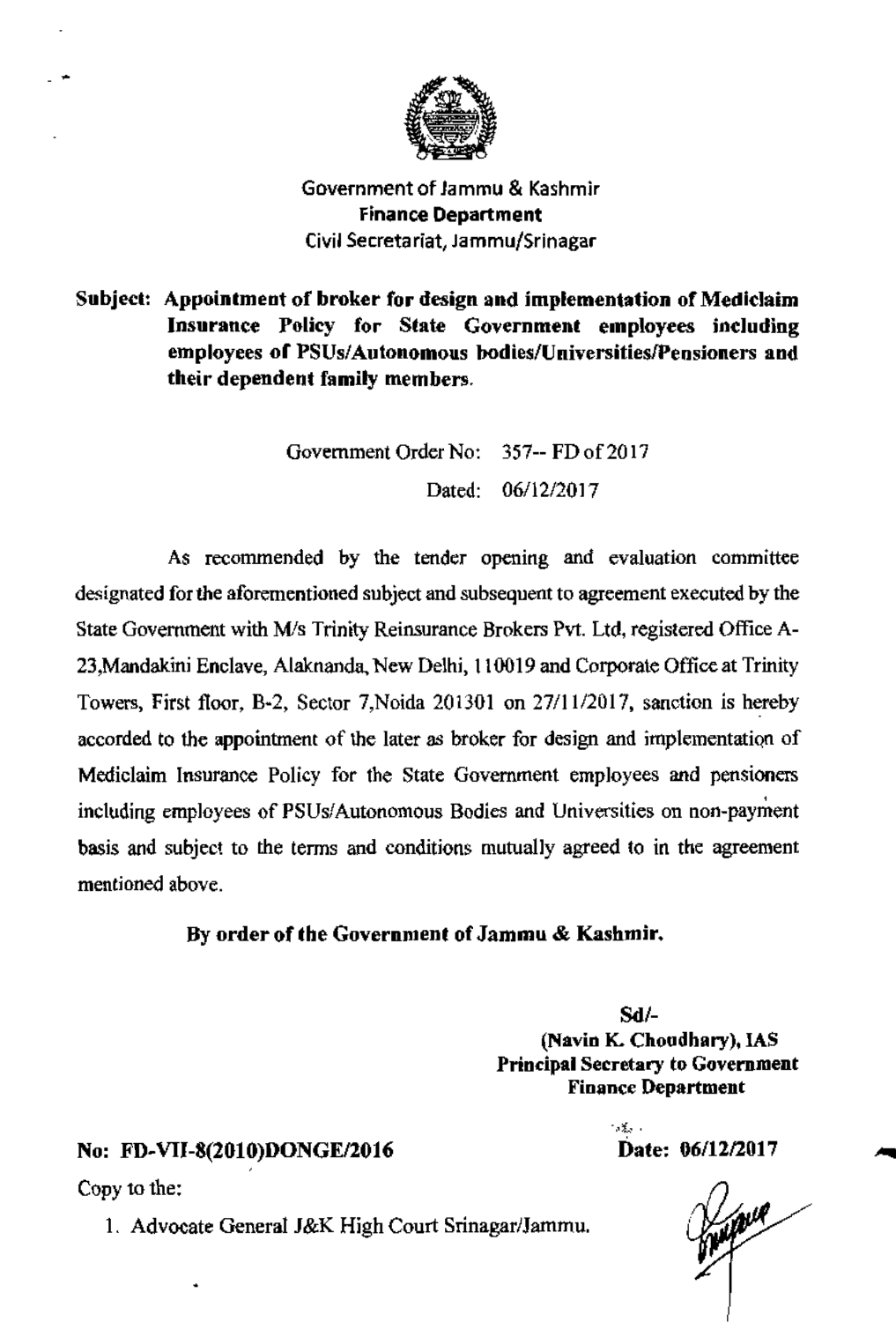- 2. All Financial Commissioner.
- 3. Principal Accountant General, J&K Srinagar/Jammu
- 4. All Principal Secretaries to Government.
- 5. Principal Secretary to Hon'ble Chief Minister
- 6. Principal Secretary to HE the Governor.
- 7. Principal Resident Commissioner, J&K Govt. 5-Prithvi Raj Road, New Delhi
- 8. Chief Electoral Officer, J&K Jammu.
- 9. All **Commissioner/Secretaries** to Government.
- 10. Divisional Commissioner Kashmir/Jammu.
- 1 1 .Chief Vigilance Commissioner, J&K Srinagar.\
- 12.Registrar General Local Fund, Audit and Pension J&K.
- 13.Director Genera Funds Organization, J&K
- 14.Director General Accounts & Treasuries, J&K,
- 15.Director Information J&K.
- 16.All Head of Departments/Managing Directors/Chief Executive of State PSU's/Autonomous Bodies.
- 17.Secretary, J&K Public Service Commission.
- 18.All District Development Commissioners.
- 19.Secretary, J&K Legislative Assembly/Legislative Council.
- 20.Director, Audit and Inspections.
- 21. Director, Accounts & Treasuries, Jammu/Srinagar.
- 22.All Directors of Finance/Financial Advisors &CAO's.
- 23. Joint Director funds Organization Jammu/Srinagar.
- 24.Joint Director Resources, Finance Department for necessary action.
- 25.General Manager, Govt. press for publication in government Gazette.
- 26.Private Secretary to Chief Secretary.
- 27.Mr. Harshit Jain, Vice Chairman, M/s Trinity Reinsurance Brokers Ltd.
- 28. Private Secretary to Hon'ble Ministers/ Hon'ble Ministers of State for information of Hon'ble Ministers.
- 29.All officers/Section officers of Finance Department.

my ma